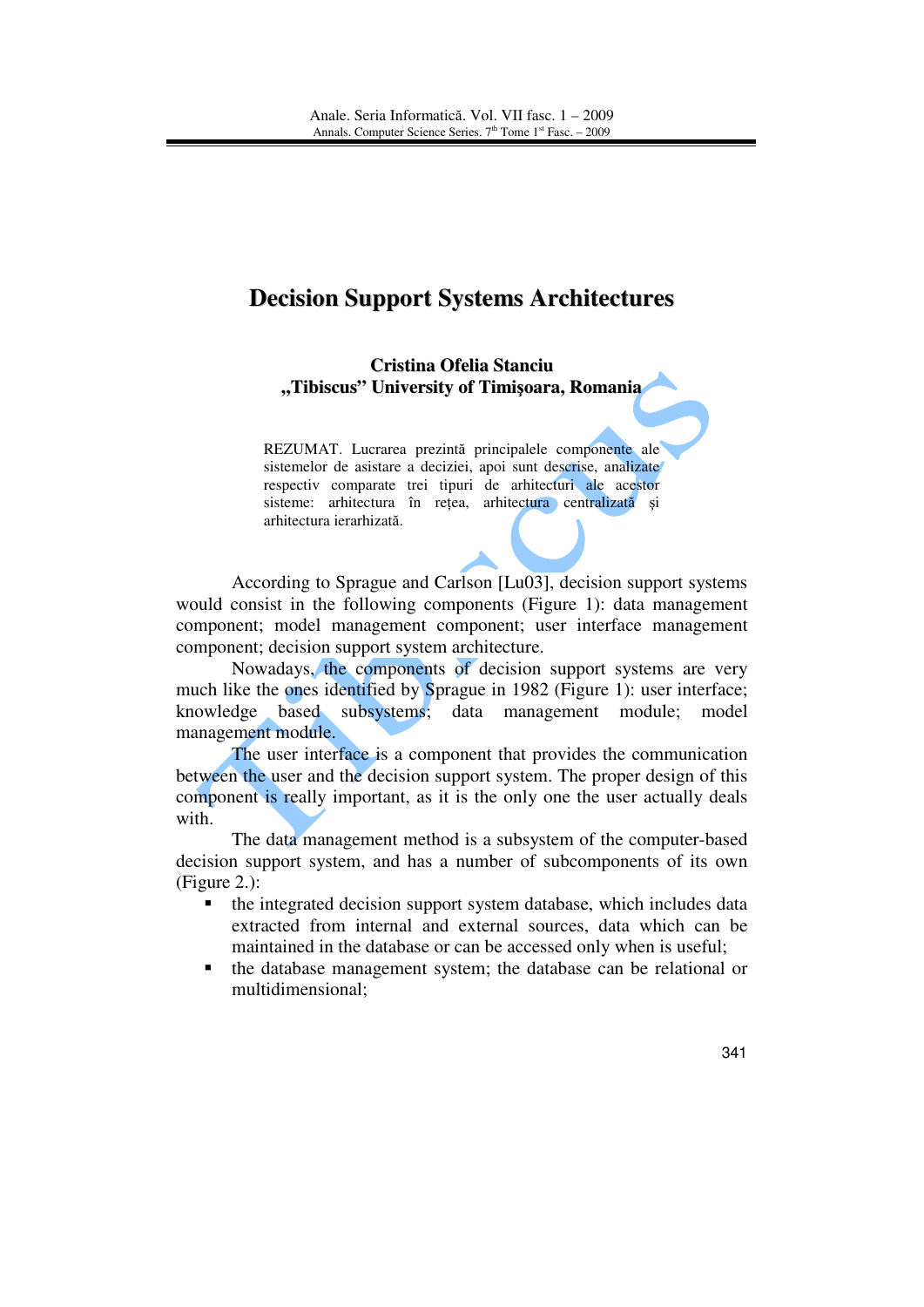

Anale. Seria Informatică. Vol. VII fasc. 1 – 2009 Annals. Computer Science Series.  $7<sup>th</sup>$  Tome  $1<sup>st</sup>$  Fasc. – 2009

- a data dictionary, implying a catalog containing all the definitions of database data; it is used in the decisional process identification and definition phase;
- query tools, assuming the existence of languages for querying databases.



**Figure 2.** Data management module (Adapted after [TA01])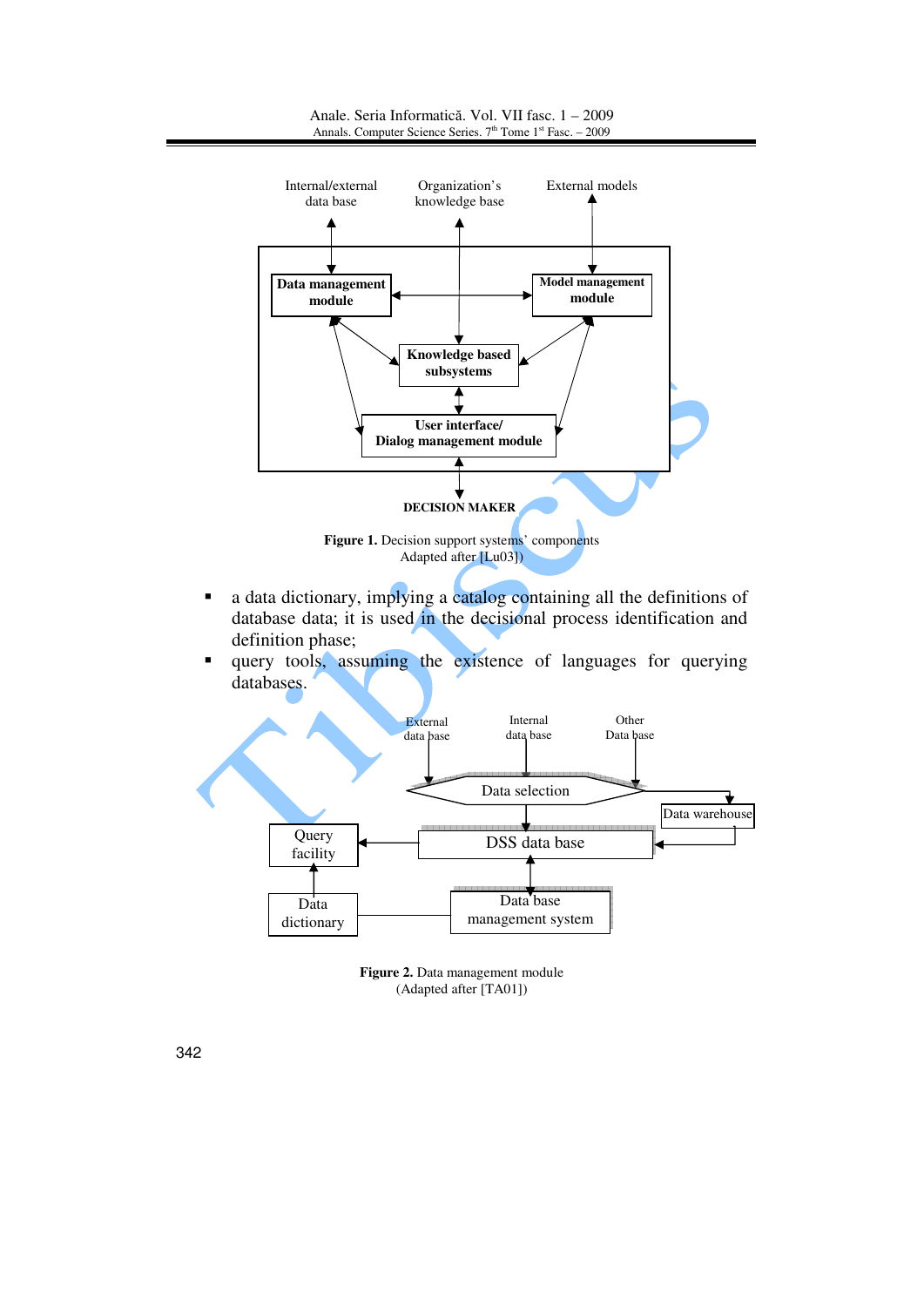The model management module consists in the following components (Figure 3):

- the model base, that contains the quantitative models that offer the system the capacity of analyzing and finding solutions to problems [ZAB01];
- the model base management module, that is meant to create new models by using programming languages;
- the model dictionary, that contains the models' definition and other information related tot hem;
- the creation, execution and integration module of models, that will interpret the user's instructions according to models and will transfer them towards the model management system [ZAB01].



### **The network architecture**

In the network architecture (Figure 4.), each model has its own data base, its own integration model and its own dialogue module. This way, the assembly formed by the dialogue module, the model and the data base forms a complex, similar to a network station, and these complexes are controlled by an integration unit.

 This architecture type has a high level of modularity and is at the same time an open and adaptable architecture, and its main advantage is that in case a complex suffers changes, these changes will not be transmitted to other complexes.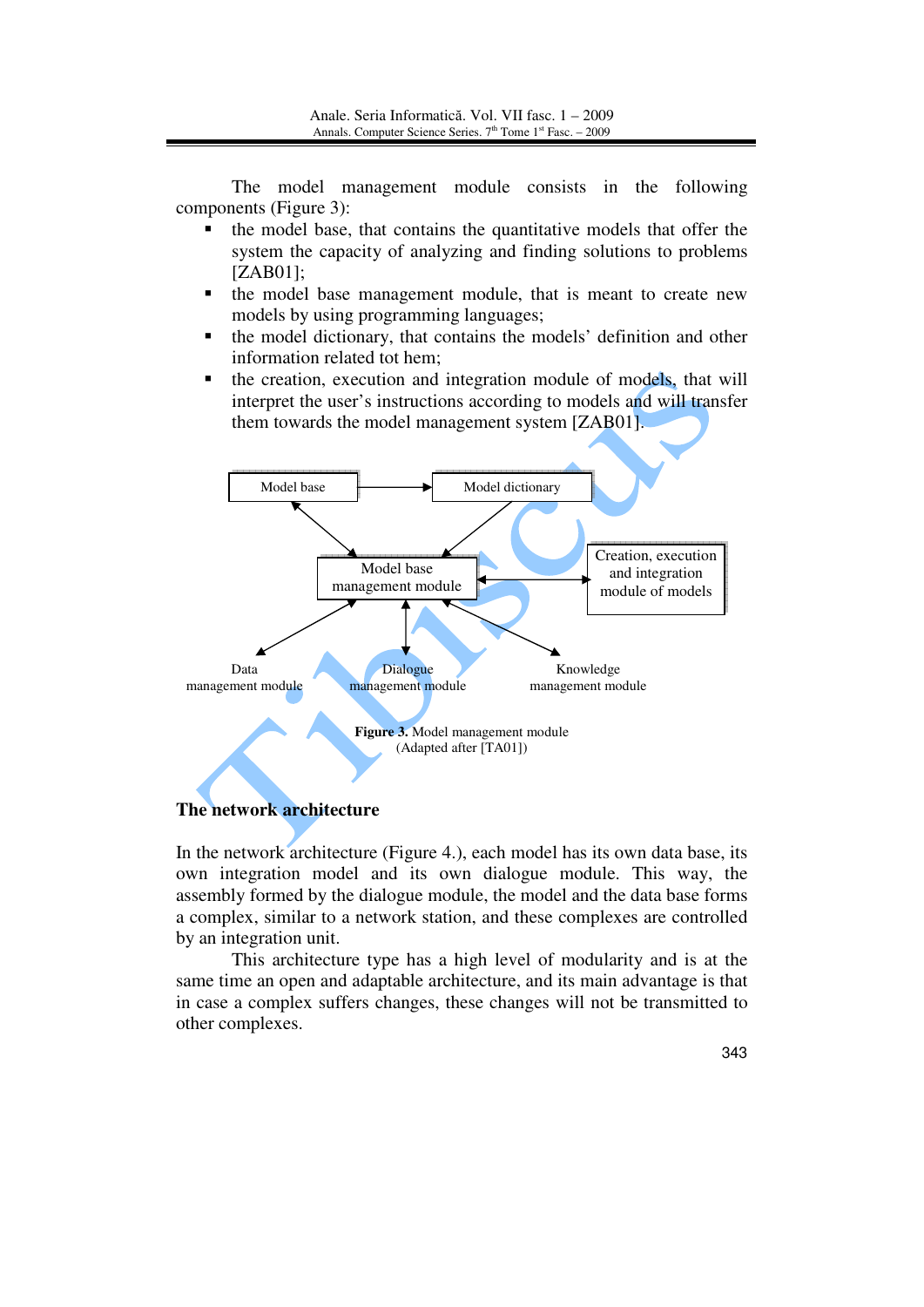

# **The centered architecture**

In case of the centered architecture, each of the models (Figure 5.) depends on a single dialogue module and communicates with a single data base. The existence of a unique dialogue module is however an advantage for the user and the unique data base is considerably improving the information exchange between the models.

This architecture's lacks in flexibility in case a different new model would be introduced.

# **Hierarchy architecture**

344 Unlike the centered architecture, in the hierarchy architecture situation (Figure 6), the dialogue module is divided, and to the data base module a supplementary level is added, in order to increase the system's adaptability by facilitating the adding of new models.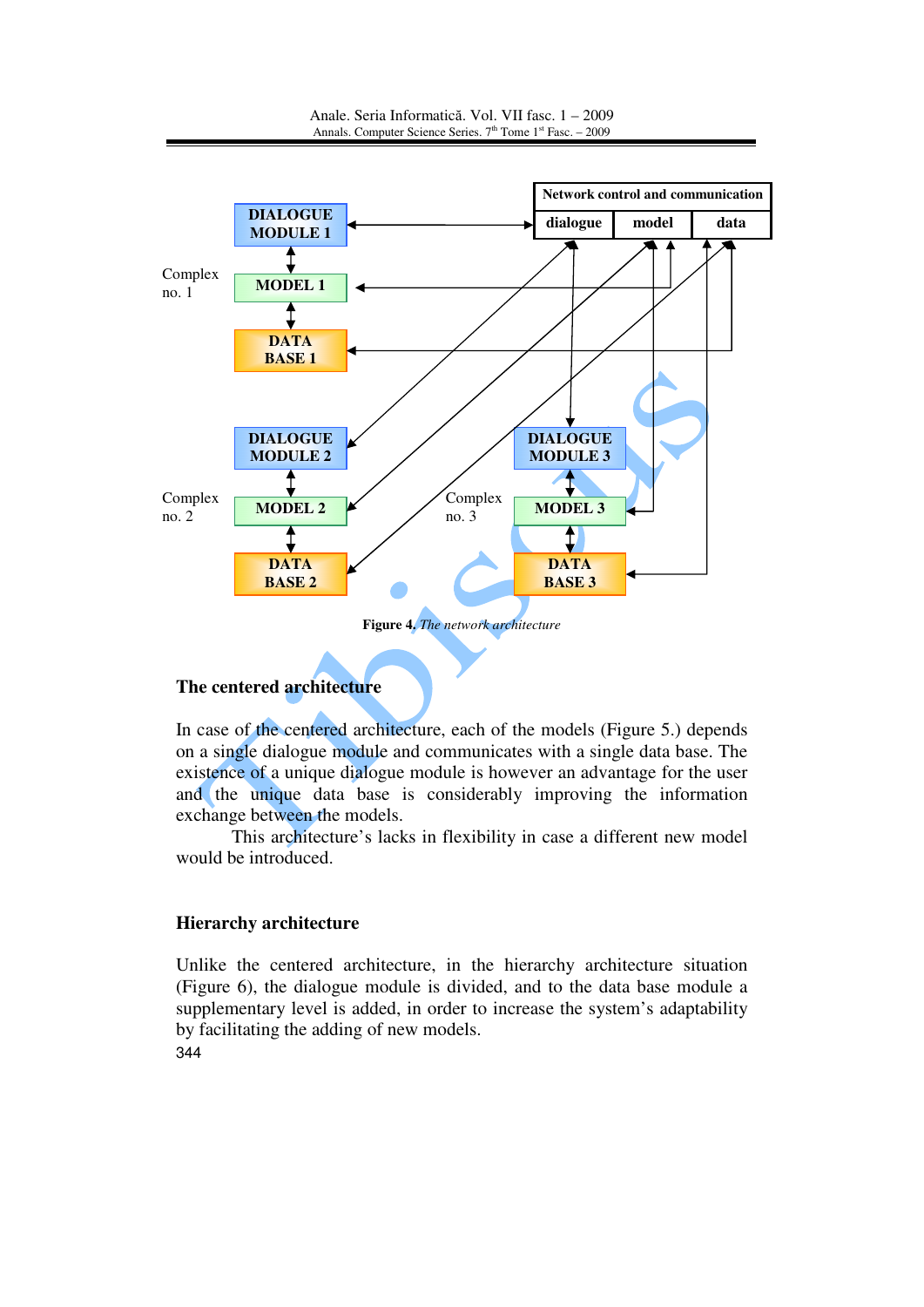

**Figure 5.** *Centered architecture* 

The dialogue module is formed by dialogue modules directly connected to certain models, and the supervisor module, that is interposing between the user's dialogue modules and the models, managing the information exchange between the dialogue modules and the models.

| <b>SUPERVISOR DIALOGUE   DIALOGUE 1</b> |               | <b>DIALOGUE 2</b> | <b>DIALOGUE 3</b> |  |
|-----------------------------------------|---------------|-------------------|-------------------|--|
|                                         |               |                   |                   |  |
| <b>SUPERVISOR</b>                       | <b>MODEL1</b> | <b>MODEL 2</b>    | <b>MODEL 3</b>    |  |
|                                         |               |                   |                   |  |
| <b>SUPERVISOR</b>                       | <b>DATA</b>   | <b>DATA</b>       | <b>DATA</b>       |  |
| <b>DATA BASE</b>                        | <b>BASE1</b>  | <b>BASE 2</b>     | <b>BASE 3</b>     |  |
| <b>EXTRACTION MODULE</b>                |               |                   |                   |  |
| <b>SOURCE DATA BASE</b>                 |               |                   |                   |  |

**Figure 6.** *Hierarchy architecture*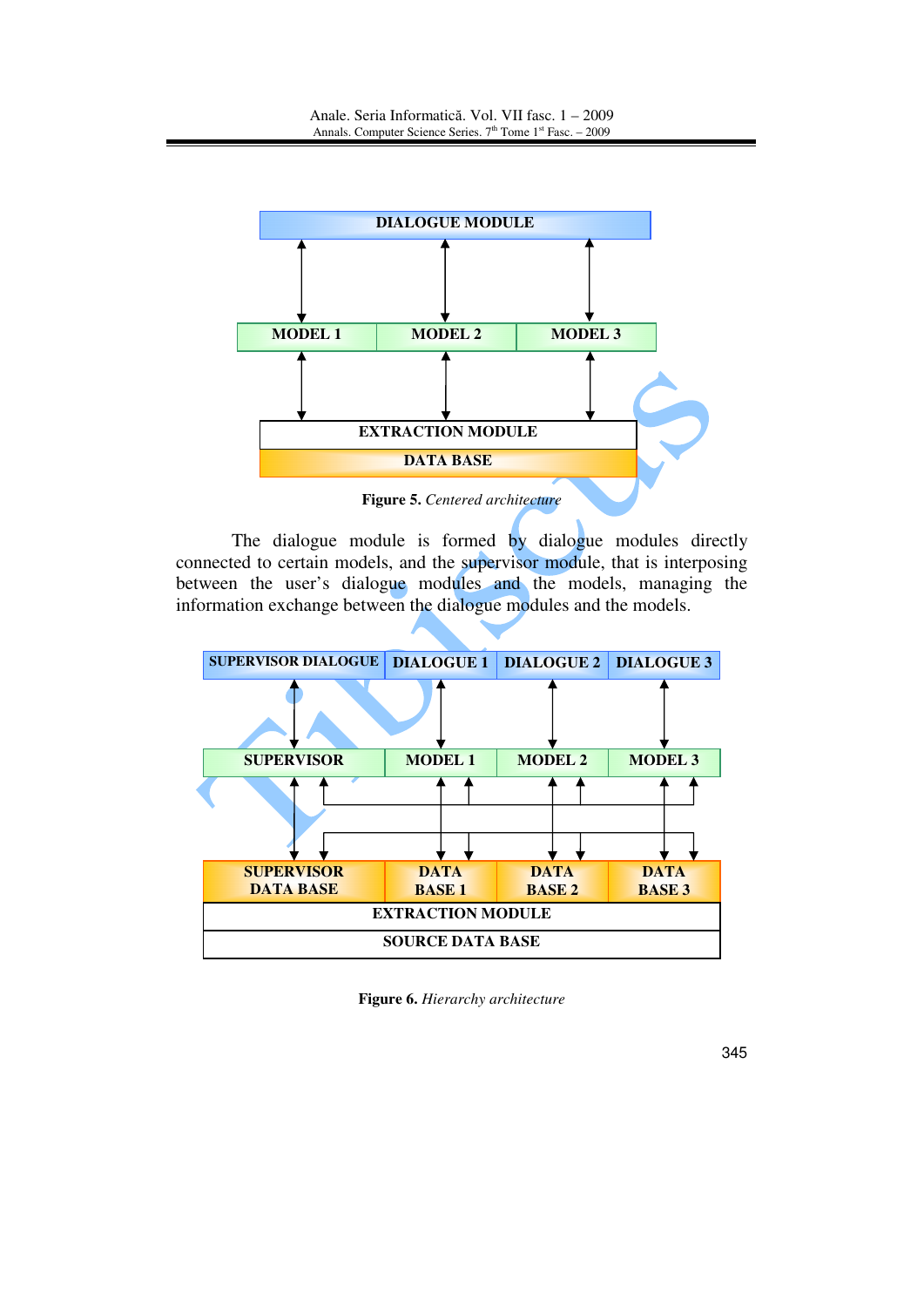The n hierarchy architecture is very often used considering that the models can have different structures. The user's control is easily done with the supervisor that has its own dialogue resources, so the user would have fully control when passing from a model to another. The data exchange between models is also solved by the supervisor that reads data from the models, copies them into the data base, and then is transferring them to other models.

The network architecture, the centered architecture and the hierarchy architecture have each proved advantages and disadvantages, which are shown in Table 1.



| <b>ARCHITECTURE</b><br>TYPE | <b>ADVANTAGE</b>                                                                                                       | <b>DISADVANTAGE</b>                                                                                  |  |  |
|-----------------------------|------------------------------------------------------------------------------------------------------------------------|------------------------------------------------------------------------------------------------------|--|--|
| <b>NETWORK</b>              | - open architecture<br>- high modularity                                                                               | - weak integration<br>lack of dialogue unit<br>difficult data exchange<br>- difficult control design |  |  |
| <b>CENTERED</b>             | high integration.<br>dialogue unity<br>$\overline{\phantom{0}}$<br>facilitated data<br>exchange<br>easy to make        | - difficult to modify<br>- difficult new model adding<br>- low confidentiality data<br>access        |  |  |
| <b>HIERARCHY</b>            | high integration<br>dialogue unity<br>facilitated data base<br>development<br>- facilitated changes<br>- user friendly | - difficult to realize the<br>supervisor and the<br>extraction module                                |  |  |

Advantage and disadvantage of decision support systems architectures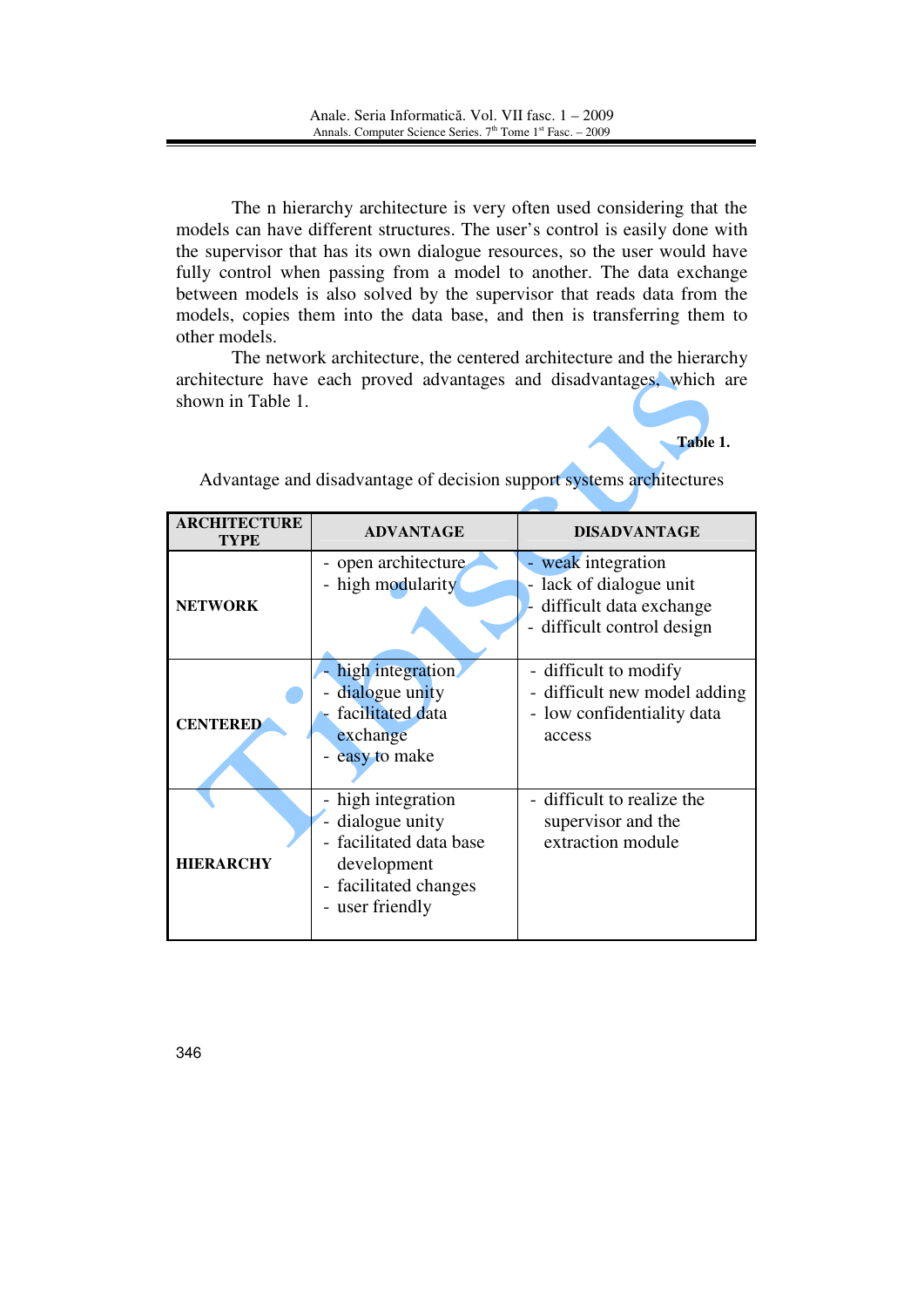### **Conclusions**

As a conclusion, the hierarchy architecture seems to include the advantages of the other two architectures. The dialogue units, the facilitated data exchange, the optimum integration from the centered architecture are also advantages of the hierarchy architecture. Thanks to the data extraction module and the supervisor, one can easily add new models.

#### **References**

- [Fil05] Filip F.Gh., *Decizie asistat*ă *de calculator: decizii, deciden*ţ*i metode de baz*ă ş*i instrumente informatice asociate*, Editura Tehnică, Bucureşti, 2005
- [GG05] Ganguly, A. R., Gupta A., *Data Mining Technologies and decision Support Systems for Business and Scientific Applications*, Encyclopedia of Data Warehousing and Mining, Blackwell Publishing, 2005
- [HW96] Holsappale, C., Whinston, A., *Decision Support Systems: A Knowledge Based Approach*, St. Paul, West Publishing, 1996
- [Lu03] Lungu, I, colectiv, "Sisteme informatice Analiză, proiectare şi implementare" Editura Economică, 2003, Bucureşti
- [Po03] Power, D., *Categorizing Decision Support Systems: A Multidimensional Approach*, in volume *Decision Making Support Systems: Achievements, Trends and Challenges for New Decade*, Idea Group Publishing, 2003
- [Po00] Power, D., *Decision Support Systems Hyperbook*., Cedar Falls, IA: DSSResources.COM, 2000, http://dssresources.com/dssbook/.
- [RV02] Radu, I, Vlădeanu, D., *Fundamentarea deciziilor complexe prin tehnici de simulare*, Editura Economică, Bucureşti, 2002